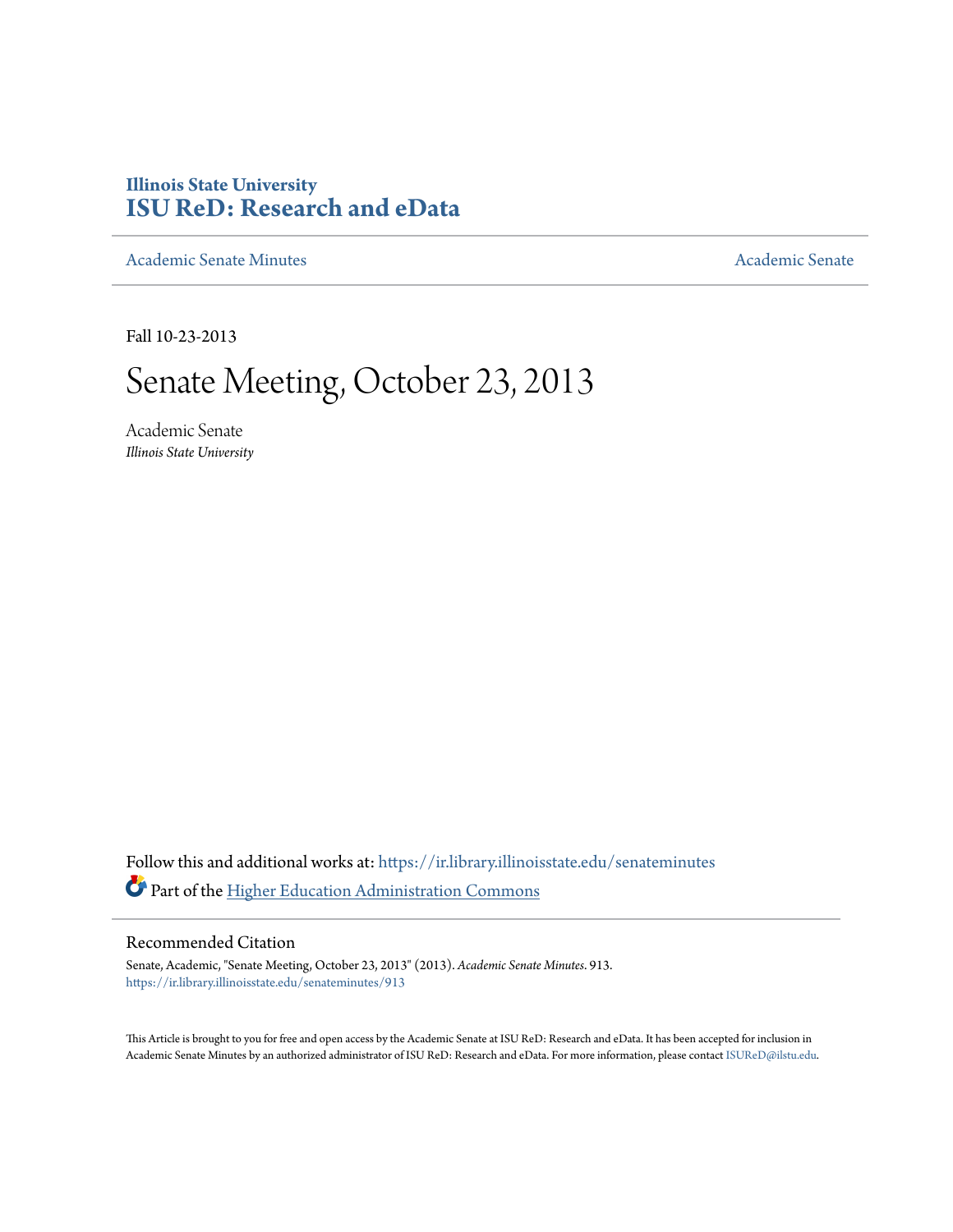## **Academic Senate Minutes Wednesday, October 23, 2013 (Approved)**

#### *Call to Order*

Senate Chairperson Dan Holland called the meeting to order.

#### *Roll Call*

Senate Secretary Susan Kalter called the roll and declared a quorum.

#### *Approval of Minutes of October 9, 2013*

**Motion XLV-15:** By Senator Dawson, seconded by Senator Dale, to approve the minutes. The motion was unanimously approved.

#### *Illinois Board of Higher Education IBHE-FAC Report (Professor Lane Crothers)*

**Professor Lane Crothers, Politics and Government/Alternate IBHE-FAC Representative:** The September meeting was at UIUC and the group hosted a talk about delivering education in five years. The various speakers tried to reduce the coming changes into three categories. 1. Delivery of units to students rather than degree programs delivering chunks of education you need. 2. Thinning down of the faculty role and the elimination of everything that gets in the way of delivering what might be called just-in-time education. To the degree as a tenured full-professor, I can say no to my chair. That's actually a negative because it slows the process down. There would be more pressure to turn TT/tenured faculty into NTT faculty. 3. The cost question. We have priced ourselves close to the outer limits. Whether it's to decrease the costs of degrees or stream students very aggressively, I don't know.

## *Chairperson's Remarks*

Senate Chairperson Holland yielded his time to Senator Gizzi: It is with deep regret that I inform the Academic Senate of the death of a former member of this body. Professor of Criminal Justice L. Edward Wells passed away on Sunday after a 10-month battle with leukemia. Dr. Wells retired in the spring of 2012 after an approximately 25-year career at ISU. He was a great teacher and scholar and one of the nicest people you'd ever meet. A memorial service will be held on Saturday, November 9, at 2:00 p.m. at the United Unitarian Church. His wife, Anna, has asked that donations to the Criminal Justice Department's Martin Luther King, Jr. Scholarship be made in lieu of flowers.

#### *Student Body President's Remarks*

**Senator Alvarado:** The SGA Emerging Leaders Program met for the first time. That is a program for incoming freshmen or transfer students to help get them acclimated to ISU and get them ready for leadership positions in their academic future. We are also starting to look at our own constitution and bylaws for review next semester. We are looking at the Off-Campus Student Association and the food drive to see if they have been effective as well as new things we can do to promote new additions for the upcoming two years. On November 2, a representative from SGA will be attending the Illinois Board of Higher Education Student Advisory Council. We have one vacancy on the association so we are doing a search for the senator for the College of Fine Arts and Mennonite Nursing. All of the information is on our website.

#### *Administrators' Remarks*

#### • *President Tim Flanagan*

**President Flanagan:** Professor Well's contributions to the criminal justice discipline were many. I regret the loss of an esteemed colleague. I met in Springfield with the Speaker of the House of Representatives and the Minority Leader of the House and several other people, including Dan Brady. I would like to say that I came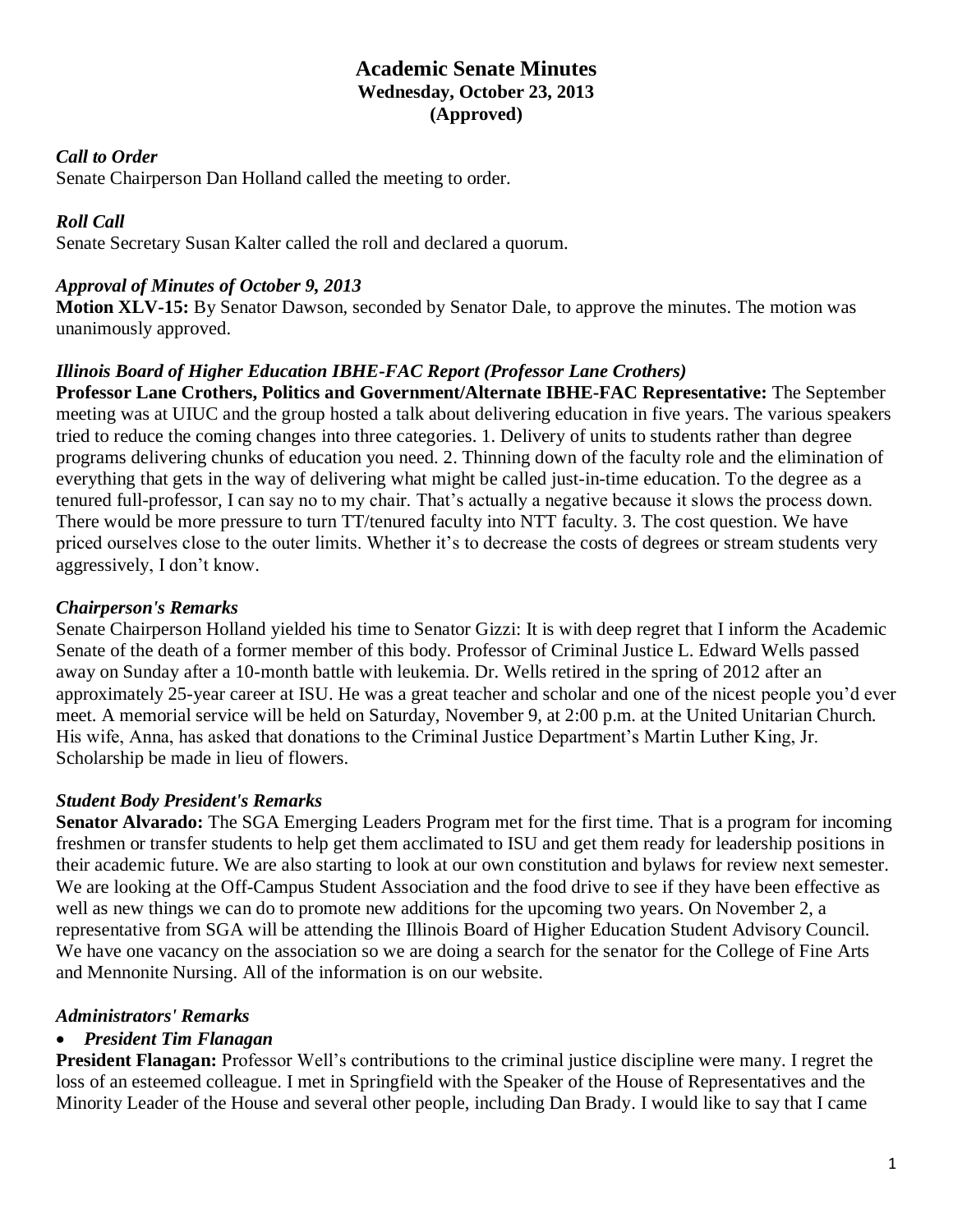away with some consensus on pension reform, but unfortunately everyone had a different prognosis about how likely there will be any progress made by the end of the year.

## • *Provost Sheri Everts*

**Provost Everts:** Our fall 2014 applications are strong. Compared to this time last year, we are up 9% in total first time in college under-represented student applications. In the Black or African American category, we are up 22% in applications received and we are also up in the two or more races category.

**Senator Holland:** Overall, how are our admissions numbers?

**Provost Everts:** We are a little down from last year, but last year, we saw a record number of applications.

**Senator Kalter**: Could you give us all of the categories? I would be particularly interested in the Native Americans.

**Provost Everts**: The n is so small; it does tell us much this early, but we are down one application. Since they have added two or more races and the unknown category, we can't tell if the major increases in those categories really indicate why we are slightly down in some of the other categories.

**Senator Dale**: Do we have academic information?

**Provost Everts:** At this point, the average ACT is at 25.3.

#### • *Vice President of Student Affairs Larry Dietz*

**Vice President Dietz:** At the end of September, we had the Bring It Back to Normal event that is part of the civic engagement values of the institution. We had 268 students volunteer on that Saturday and served 18 sites, 21 residences, 3 churches and 5 agencies. Those are record numbers and I want to congratulate the students. I hosted this afternoon an alum who graduated in 1958. He retired several years ago as the Vice President for Student Affairs at Oklahoma State University. He was simply blown away at the number of students that are here and the prominence of the facilities. I also had the pleasure last weekend of meeting the former President of the Student Government Association, Andy Manno, who was here for the football game. He is very pleased to see Hancock Stadium finished. He sends his greetings.

#### • *Vice President of Finance and Planning Dan Layzell*

**Vice President Layzell:** Compared with last year, we are ahead of the game in getting our money from the state. We got the final FY13 appropriation in mid-September. We just recently got our first payment for FY14.

#### *Committee Reports:*

#### *Academic Affairs Committee:*

**Senator Stewart:** Our committee discussed textbook costs and availability. This is going to be an ongoing conversation. We also talked about issues concerning the Final Exam Policy. That will be an ongoing conversation.

#### *Administrative Affairs and Budget Committee:*

**Senator Smudde:** Our sole focus of business was the Academic Impact Fund. Mardell Wilson addressed the group, which also included Provost Everts and Vice President Layzell as our guests. We will be revisiting the fund in the spring semester just to make sure that the report the committee has to create is the best it can be.

#### *Faculty Affairs Committee:*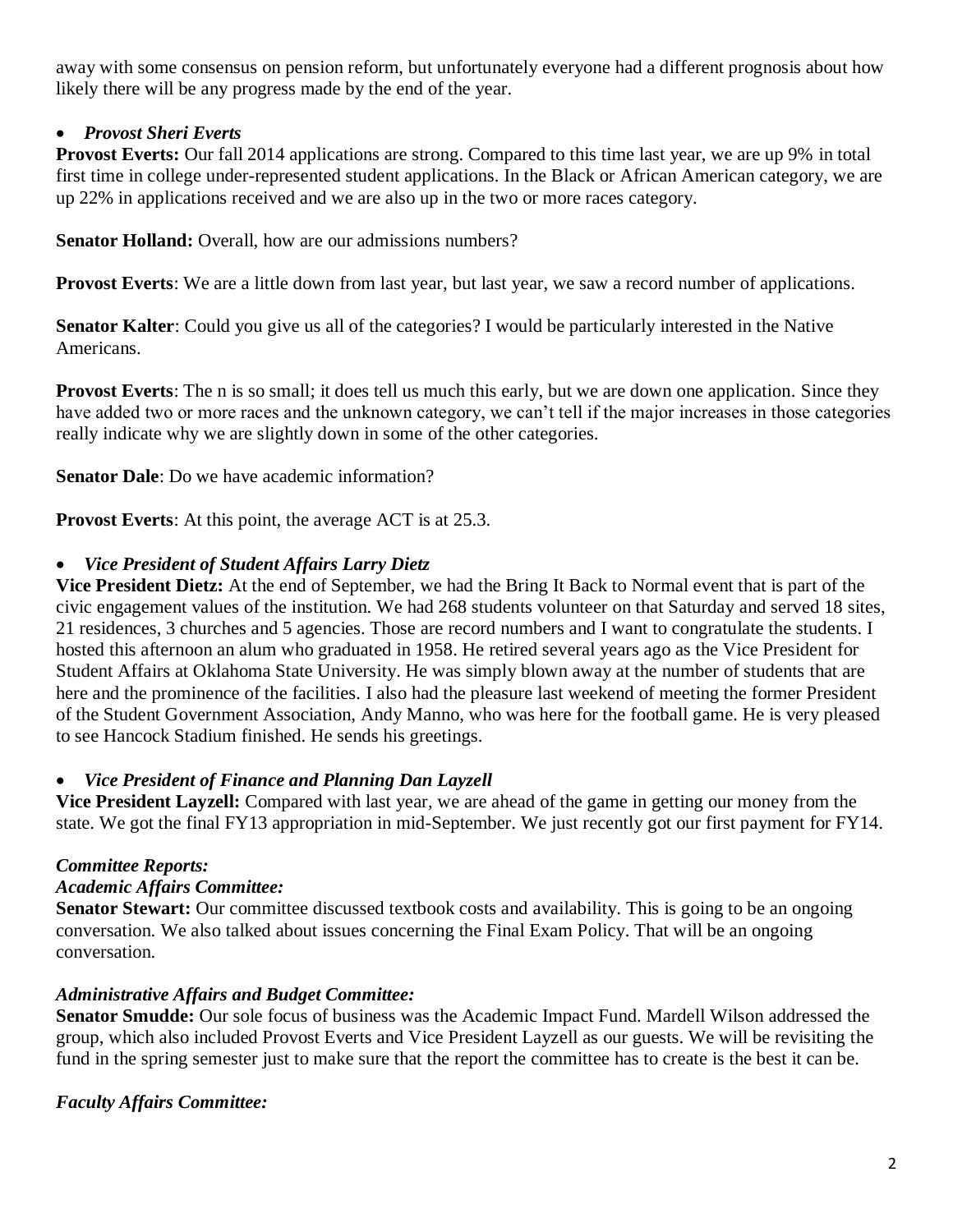**Senator Hoelscher:** We began with a report on the possibility of offering junior sabbaticals. We will continue that discussion at our next meeting. We talked about the Domestic Partner Policy, which I had a request from HR for a little more time, so that policy has not been presented to us yet. We have reviewed the Athletics Council Report. It will be on the next Senate agenda.

## *Planning and Finance Committee:*

**Senator Rich:** Our guests tonight were Vice President Erin Minné and Chief Operating Officer Jill Jones. We had an interesting session on the art, science and soul of fundraising. Vice President Minné was very positive about opportunities for continued growth. I would be remiss if I did not pass along her thanks to all the faculty, staff, administrators and students for the day to day contributions of all of you. The experience of ISU of students over the years are the start of life-long relationships that lead to individual gifts, which is the vast majority of all of our fundraising.

## *Rules Committee:*

**Senator Bushell:** We continued our discussion of the College of Fine Arts Bylaws. We have recommendations for them to consider so it will go back to them for consideration. We began a discussion about the Milner Bylaws. That will be ongoing.

## *Action Items:*

## *09.26.13.01 Baccalaureate Degree Policy-Revised (Academic Affairs Committee)* **Motion XLV-16:** By Senator Stewart to approve the Baccalaureate Degree Policy as revised. The motion was

unanimously approved.

#### *09.26.13.02 Community College and Other Transfer Students Policy-Revised (Academic Affairs Committee)*

**Motion XLV-17:** By Senator Stewart to approve the Community College and Other Transfer Students Policy as revised. The motion was unanimously approved.

#### *09.13.12.05 Deans' List Policy - Policy on Review Cycle (Academic Affairs Committee)* **Motion XLV-18:** By Senator Stewart to approve the Deans' List Policy. The motion was unanimously approved.

## *Information Items:*

## *01.18.13.01 Interdisciplinary Minors Guidelines-Revised (Academic Affairs Committee)*

**Senator Stewart:** The major revision on this one is that the guidelines for review have been changed from five to an eight-year review. The courses will be reviewed on a rotating cycle. Item number four was stricken, the review by Milner Library.

#### *05.01.13.02 Baccalaureate Degree Policy Revision/General Education Program Revision Procedures - Update to UCC Policy (Academic Affairs Committee)*

**Senator Stewart:** This is a recommendation from Senator Kalter that we codify the process by which we make alterations to General Education. It is a proposal for updating the process for better streamlining. There were revisions to the last two paragraphs that were accepted by the UCC and the general education committee.

**Senator Kalter**: The text that we have in front of us are changes for text 1 and text 2? I believe that what Senator Stewart just described was the text for change 2. The text for change 1 was that the UCC and perhaps CGE wanted to consolidate the language because it is not a good idea to have the same language all over the place about our policies. So what they were doing, as I understand it, was referring people to policy 2.1.9 and then getting rid of this in another location, so when we have to change 2.1.9, we only have to change it in one place.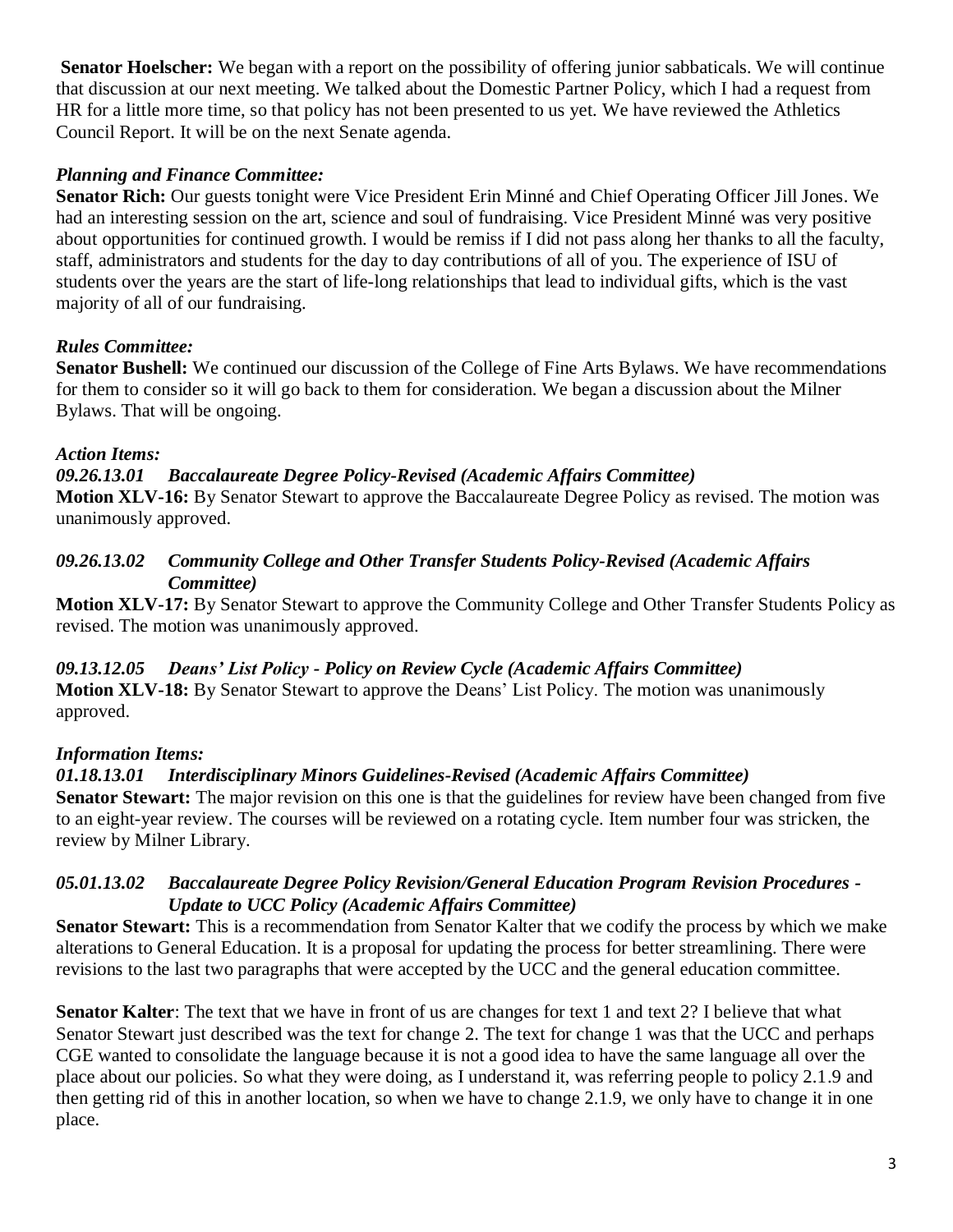**Senator Stewart**: That is correct.

## *01.17.13.05 General Education Task Force Final Report (Academic Affairs Committee)*

**Senator Stewart:** This is just a six-page version of the report and it outlines various changes that were made to General Education and what was considered by the taskforce. They were discussing the writing program and assessment. There was a major concern about writing across the curriculum.

**Senator Holland**: It appears that Jonathan Rosenthal has said that there will be a committee to decide what to do about that.

**Senator Stewart**: They are adjusting the assessment procedures too because general education has changed and they want to have a good assessment plan for learning outcomes.

**Senator Rich**: In terms of not transfer students, but ISU native students, non-transfer students, and their general education requirements and the ability to transfer course credits from other institutions. We have had reports of a growing percentage of people's primarily general education requirements being transferred from other institutions and we were bleeding revenue to the extent of about \$5 million per year. Are we making any headway on this concern and do you have some projections going forward?

**Provost Everts:** We do have some attempts to address this issue starting with some conversations at the dean level and also with chairs and directors. One, just making people aware of the issue and that is at least beginning to start small additional conversations associated with strategy. You will hear more about those as they take further shape.

**Senator Kalter**: At some point, could you let us know what percentage of Gen Ed courses are taught by tenuretrack faculty versus non-tenure track.

**Provost Everts**: I will make sure that Jonathan Rosenthal brings that in two weeks.

## *10.18.13.01 Policy on Senate Committee Minutes - Blue Book Addition (Rules Committee)*

**Senator Bushell:** Our concern is that the Internal Committee Minutes become effective tools in terms of institutional memory. In our research, we found the current policy in the Academic Senate Bylaws. It asks us to keep minutes of our meetings without being very specific, still trying to be detailed enough so when we come back to them, they are effective. Our recommendation is that we add some phrasing to the Blue Book that lists our Internal Committees. It would be added as number two for each Internal Committee.

## *Communications*

**Senator Hoelscher:** At this time of the year, we always have something that we now term Startup Showcase ISU. It is a competition amongst ISU students and other colleges in the region. If you have a business that is up and running, our prize money is up to \$40,000. That's goods and services and I think about \$11,000 is actual cash. It will be November 15 from 9:00 a.m. to 2:00 p.m. at the Alumni Center.

**Senator Dawson**: Today, I visited the CMS website where most of our benefits are handled. They did have an item called claim payment delay and that would be for anybody on the Quality Healthcare Plan. They are looking for real stories. How has the payment delay for your claims affected you? There is one more item regarding CMS. They were to have sent out a letter to all retirees on Monday regarding the change in retiree healthcare benefits. Current retirees have until December 13 to take advantage of the Medicare Advantage Program. The template for the letter is also on the CMS website.

## *Adjournment*